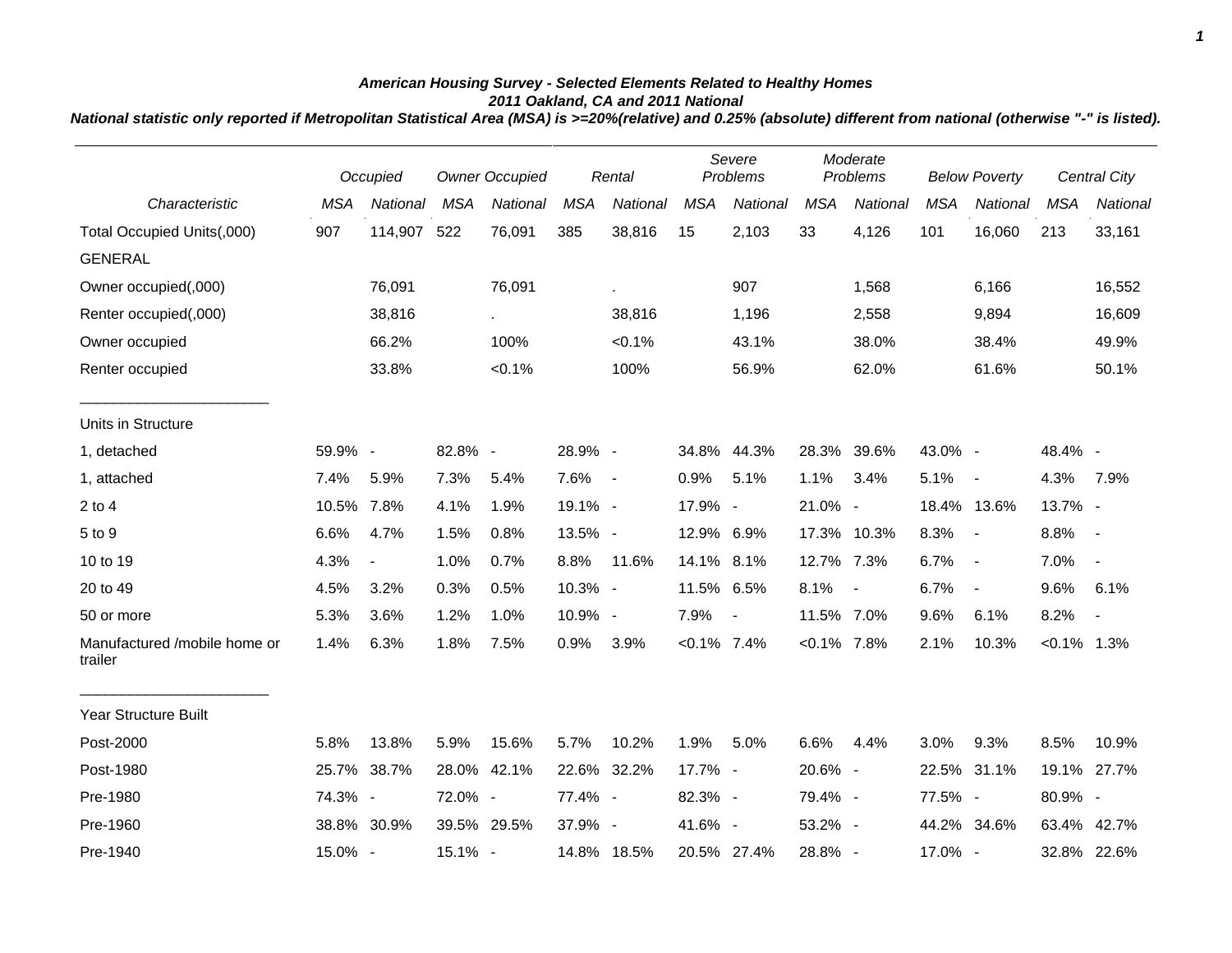|                                                        |         | Occupied                 |         | <b>Owner Occupied</b>    |            | Rental                   |                | Severe<br>Problems |            | Moderate<br>Problems |            | <b>Below Poverty</b>     |            | Central City |
|--------------------------------------------------------|---------|--------------------------|---------|--------------------------|------------|--------------------------|----------------|--------------------|------------|----------------------|------------|--------------------------|------------|--------------|
| Characteristic                                         | MSA     | National                 | MSA     | National                 | <b>MSA</b> | National                 | <b>MSA</b>     | National           | <b>MSA</b> | National             | <b>MSA</b> | National                 | <b>MSA</b> | National     |
| Foundation (for 1-unit not<br>manufactured)            |         |                          |         |                          |            |                          |                |                    |            |                      |            |                          |            |              |
| 1-Unit not manufactured(,000)                          | 611     | 80,505                   | 470     | 66,752                   | 141        | 13,753                   | 5              | 1,040              | 10         | 1,772                | 49         | 7,844                    | 112        | 18,949       |
| With a basement under all of<br>house                  | 4.6%    | 32.7%                    | 5.0%    | 34.4%                    | 3.3%       | 24.0%                    | $< 0.1\%$      | 32.2%              |            | $< 0.1\%$ 22.1%      | 5.3%       | 27.3%                    |            | 15.8% 31.9%  |
| With a basement under part of<br>house                 | 5.3%    | 10.6%                    | 6.0%    | 11.3%                    | 3.0%       | 7.2%                     | 3.3%           | 7.9%               | 1.5%       | 8.7%                 | 4.2%       | 7.3%                     | 11.4% 8.1% |              |
| With a crawl space                                     |         | 53.2% 22.1%              |         | 56.0% 21.4%              |            | 43.7% 25.3%              | 48.3%          | 24.1%              | 64.4%      | 40.2%                | 48.7%      | 25.9%                    | 46.1%      | 20.2%        |
| On a concrete slab                                     | 35.3% - |                          | 31.7% - |                          | 47.1% -    |                          | 45.8%          | 29.7%              |            | 16.2% 23.7%          | 40.4% -    |                          | 25.7%      | 38.2%        |
| In some other way                                      | 1.6%    | $\overline{\phantom{a}}$ | 1.3%    | $\sim$                   | 2.8%       | $\blacksquare$           | 2.6%           | 6.1%               | 17.9%      | 5.3%                 | 1.5%       | 3.2%                     | 1.0%       | 1.6%         |
| <b>EXTERIOR</b>                                        |         |                          |         |                          |            |                          |                |                    |            |                      |            |                          |            |              |
| <b>External Building Conditions (non</b><br>multiunit) |         |                          |         |                          |            |                          |                |                    |            |                      |            |                          |            |              |
| Sagging roof                                           | 1.6%    | 2.0%                     | 1.7%    |                          | 1.5%       | 2.9%                     | $< 0.1\%$ 9.0% |                    | 5.9%       | 11.4%                | 5.0%       | 3.8%                     | 1.1%       | 2.4%         |
| Missing roofing material                               | 2.8%    | 3.6%                     | 2.4%    | 3.4%                     | 4.2%       | $\blacksquare$           | $< 0.1\%$ 9.9% |                    | 23.0%      | 14.3%                | 7.6%       | 5.8%                     | 2.2%       | 3.8%         |
| Hole in roof                                           | 0.9%    | 1.5%                     | 0.6%    | 1.3%                     | 1.8%       | 2.4%                     | $<0.1\%$ 7.6%  |                    | 6.9%       | 11.9%                | 1.6%       | 3.4%                     | 0.1%       | 1.9%         |
| Missing bricks, siding, other<br>outside wall material | 2.1%    | 2.5%                     | 1.6%    | 2.2%                     | 3.7%       | $\overline{\phantom{a}}$ |                | $< 0.1\%$ 10.7%    | 25.0%      | 14.2%                | 5.7%       | $\overline{\phantom{a}}$ | 3.7%       |              |
| Sloping outside walls                                  | 1.1%    | $\sim$                   | 0.9%    | $\overline{\phantom{a}}$ | 1.9%       | $\overline{\phantom{a}}$ | $< 0.1\%$ 5.9% |                    | 4.9%       | 8.4%                 | 0.9%       | 2.3%                     | 2.6%       | 1.5%         |
| Boarded up windows                                     | 1.1%    | $\blacksquare$           | 0.9%    |                          | 1.9%       | $\blacksquare$           | $< 0.1\%$      | 4.5%               | 4.6%       | 6.1%                 | 3.9%       | 2.6%                     | 0.8%       | 1.5%         |
| Broken windows                                         | 3.1%    | 4.2%                     | 2.9%    | 3.7%                     | 4.1%       | 6.6%                     | 2.8%           | 14.1%              | 11.7%      | 18.1%                | 9.3%       | $\overline{\phantom{a}}$ | 6.4%       | 4.8%         |
| Bars on windows                                        | 6.6%    | 2.9%                     | 6.2%    | 2.7%                     | 7.7%       | 3.8%                     | 2.8%           | 4.2%               | 4.7%       | 7.5%                 | 9.7%       | 4.8%                     | 20.9%      | 8.9%         |
| Foundation crumbling or has open 4.7%<br>crack or hole |         |                          | 4.8%    |                          | 4.2%       | 6.8%                     | 2.8%           | 15.0%              |            | 28.6% 18.5%          | 8.9%       |                          | 3.3%       | 6.4%         |
| None of the above                                      | 81.4% - |                          | 81.8% - |                          | 79.9% -    |                          |                | 94.4% 64.2%        | 50.4% -    |                      | 68.6% -    |                          | 70.8% -    |              |
| None of the above(excluding bars) 86.5% -              |         |                          | 87.1% - |                          | 84.7% -    |                          |                | 97.2% 66.3%        | 50.4% -    |                      | 75.4% -    |                          | 86.3% -    |              |
| Water Leakage During Last 12<br>Months                 |         |                          |         |                          |            |                          |                |                    |            |                      |            |                          |            |              |

*2*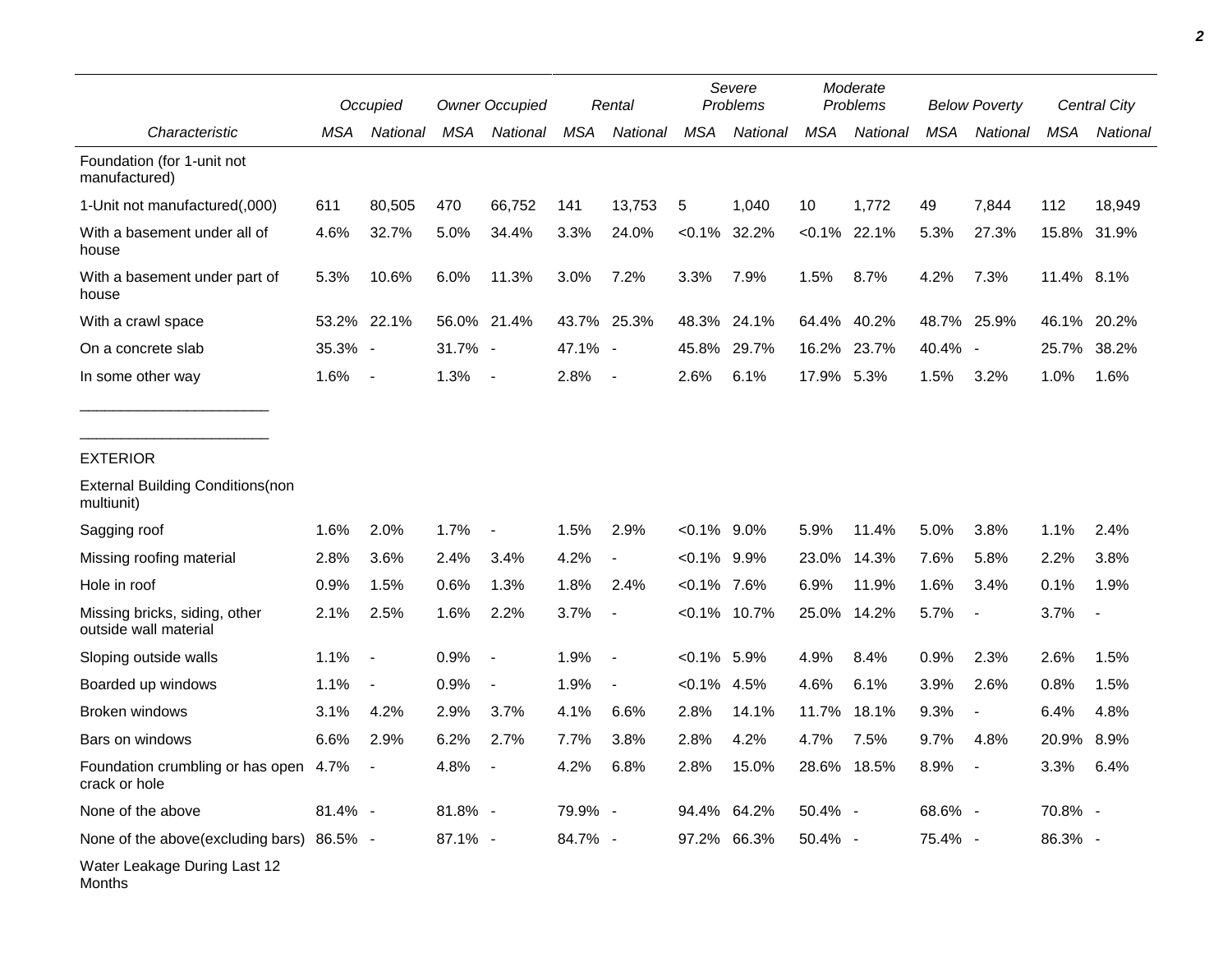|                                         |      | Occupied                 |            | <b>Owner Occupied</b>    |      | Rental                   | Severe<br>Problems |                 | Moderate<br>Problems |                          | <b>Below Poverty</b> |                          | Central City |                          |
|-----------------------------------------|------|--------------------------|------------|--------------------------|------|--------------------------|--------------------|-----------------|----------------------|--------------------------|----------------------|--------------------------|--------------|--------------------------|
| Characteristic                          | MSA  | National                 | <b>MSA</b> | National                 | MSA  | National                 | <b>MSA</b>         | National        | MSA                  | National                 | <b>MSA</b>           | National                 | MSA          | National                 |
| With leakage from outside<br>structure  | 7.5% | 11.0%                    | 6.7%       | 11.5%                    | 8.7% |                          |                    | 12.0% 17.4%     | 30.0% -              |                          | 11.2% -              |                          | 10.4% -      |                          |
| Roof                                    | 4.4% | 5.7%                     | 4.2%       | 6.1%                     | 4.6% | $\overline{\phantom{a}}$ |                    | $< 0.1\%$ 10.0% |                      | 12.8% 16.8%              | 6.4%                 | $\overline{\phantom{a}}$ | 5.0%         | $\overline{\phantom{a}}$ |
| <b>Basement leak</b>                    | 0.3% | 2.8%                     | 0.2%       | 3.4%                     | 0.5% | 1.4%                     | $<0.1\%$ 2.5%      |                 | $<0.1\%$ 5.1%        |                          | 1.4%                 | 1.9%                     | 1.0%         | 2.6%                     |
| Walls, closed windows, or doors<br>leak | 1.7% | 2.2%                     | 0.9%       | 1.8%                     | 2.9% | $\overline{\phantom{a}}$ | 2.0%               | 4.7%            | 14.5% 8.9%           |                          | 3.2%                 | $\blacksquare$           | 3.3%         | $\overline{\phantom{a}}$ |
| Other or Unknown exterior Leak          | 1.6% | 1.2%                     | 1.7%       | 1.1%                     | 1.4% | $\overline{\phantom{a}}$ | 10.0% 2.9%         |                 | 5.8%                 | 3.3%                     | 0.4%                 | 1.3%                     | 1.5%         | $\overline{\phantom{a}}$ |
| <b>INTERIOR</b>                         |      |                          |            |                          |      |                          |                    |                 |                      |                          |                      |                          |              |                          |
| Damage                                  |      |                          |            |                          |      |                          |                    |                 |                      |                          |                      |                          |              |                          |
| Holes in floors                         | 1.0% | $\overline{\phantom{a}}$ | 0.7%       | $\overline{\phantom{a}}$ | 1.4% | $\overline{\phantom{a}}$ | 1.0%               | 7.2%            | 7.7%                 | 9.9%                     | 2.3%                 | $\blacksquare$           | 1.8%         | 1.3%                     |
| Open cracks or holes                    | 5.2% | $\blacksquare$           | 4.4%       | $\overline{\phantom{a}}$ | 6.3% | $\blacksquare$           | 4.3%               | 18.1%           | 21.6%                | 29.9%                    | 8.9%                 | $\blacksquare$           | 7.1%         | $\overline{\phantom{a}}$ |
| Broken plaster or peeling paint         | 1.8% | $\overline{\phantom{a}}$ | 1.4%       | $\overline{\phantom{a}}$ | 2.4% | 3.1%                     | 1.0%               | 8.3%            | 21.4% -              |                          | 5.7%                 | 3.4%                     | 3.2%         |                          |
| Water Leakage During Last 12<br>Months  |      |                          |            |                          |      |                          |                    |                 |                      |                          |                      |                          |              |                          |
| With leakage from inside structure 8.1% |      | $\blacksquare$           | 7.1%       | $\blacksquare$           | 9.4% | $\blacksquare$           | 12.2%              | 16.2%           | 22.8% -              |                          | 7.6%                 | 11.0%                    | 7.5%         | 10.0%                    |
| Fixtures backed up or overflowed        | 2.7% | 1.9%                     | 2.3%       | 1.7%                     | 3.3% | 2.3%                     | 10.2%              | 4.9%            | 8.0%                 | $\blacksquare$           | 5.6%                 | 2.2%                     | 2.4%         | $\blacksquare$           |
| Pipes leaked                            | 2.7% | 3.6%                     | 2.2%       | 2.9%                     | 3.3% | 4.9%                     | 2.0%               | 8.4%            | 9.7%                 | 12.5%                    | 1.4%                 | 5.1%                     | 2.3%         | 4.5%                     |
| Broken water heater                     | 0.8% | $\overline{\phantom{a}}$ | 0.8%       | $\overline{\phantom{a}}$ | 0.8% | $\blacksquare$           | $< 0.1\%$          | 1.4%            | 5.6%                 | 2.0%                     | 1.9%                 | 1.0%                     | 1.8%         | 0.7%                     |
| Other or Unknown                        | 2.4% | $\overline{\phantom{a}}$ | 1.9%       | $\overline{\phantom{a}}$ | 3.0% | 3.6%                     | $< 0.1\%$ 3.2%     |                 | 5.5%                 | $\overline{\phantom{a}}$ | 0.8%                 | 3.0%                     | 1.9%         | 2.9%                     |
|                                         |      |                          |            |                          |      |                          |                    |                 |                      |                          |                      |                          |              |                          |
| Rodents                                 |      |                          |            |                          |      |                          |                    |                 |                      |                          |                      |                          |              |                          |
| Signs of rats in last 3 mon.            | 2.1% | 1.0%                     | 2.8%       | 0.9%                     | 1.1% |                          | 1.8%               | 3.3%            | 1.0%                 | 3.6%                     | 1.2%                 | 1.8%                     | 3.1%         | 1.4%                     |
| Signs of mice in last 3 mon.            | 6.5% | 11.1%                    | 7.2%       | 11.7%                    | 5.5% | 10.0%                    | 3.0%               | 17.7%           | 8.7%                 | 20.0%                    | 5.9%                 | 12.5%                    | 4.7%         | 9.9%                     |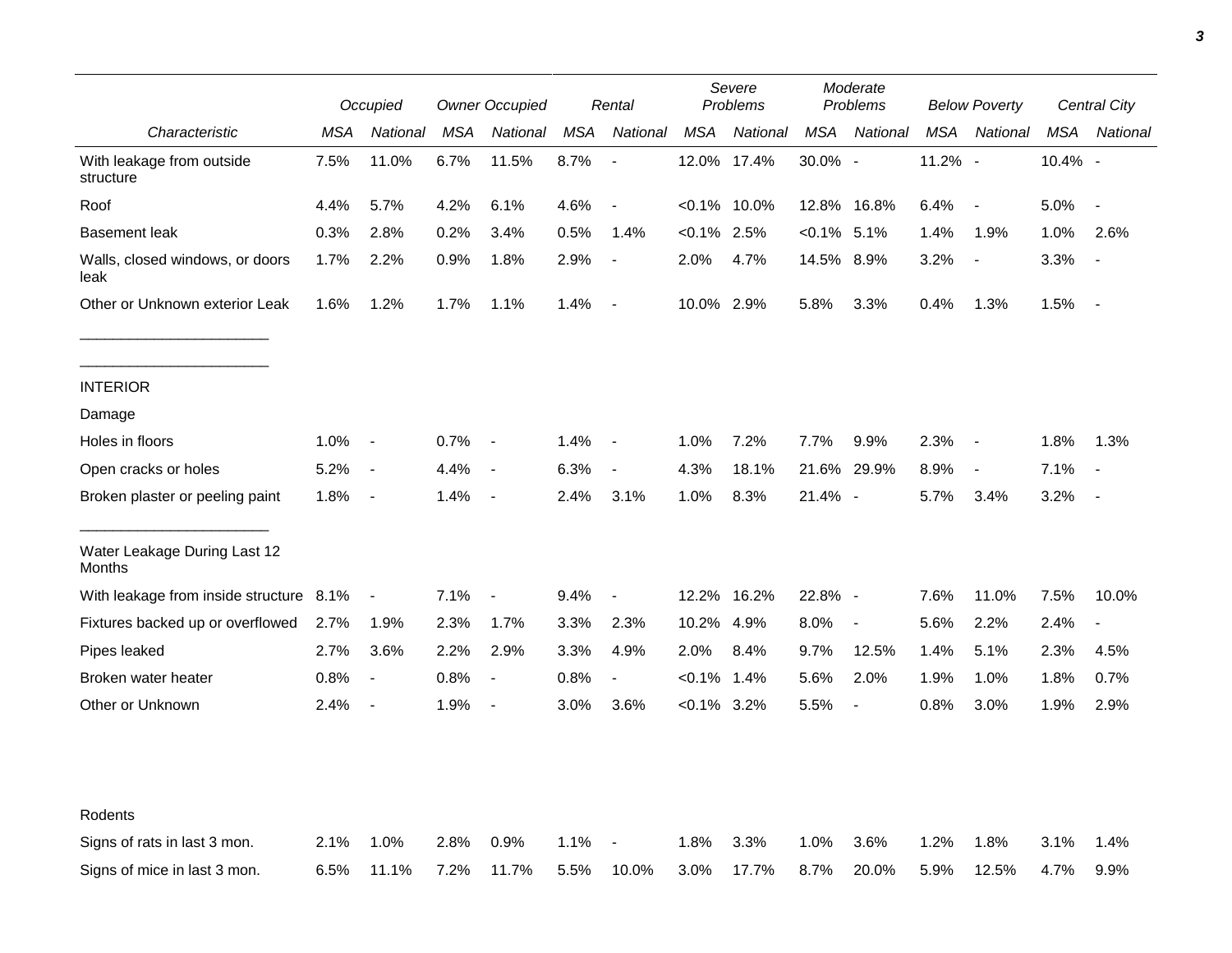|                                                           |                | Occupied                 |               | <b>Owner Occupied</b>    |                | Rental                   |                | Severe<br>Problems |                 | Moderate<br>Problems |                | <b>Below Poverty</b>     |             | Central City             |  |
|-----------------------------------------------------------|----------------|--------------------------|---------------|--------------------------|----------------|--------------------------|----------------|--------------------|-----------------|----------------------|----------------|--------------------------|-------------|--------------------------|--|
| Characteristic                                            | <b>MSA</b>     | National                 | <b>MSA</b>    | <b>National</b>          | <b>MSA</b>     | National                 | <b>MSA</b>     | National           | <b>MSA</b>      | National             | <b>MSA</b>     | National                 | <b>MSA</b>  | National                 |  |
| Signs of rodents, not sure which<br>kind in last 3 mon.   | 0.9%           | 0.6%                     | 0.9%          | 0.5%                     | 0.9%           |                          | $< 0.1\%$      | 1.5%               | 1.4%            |                      | 0.3%           | 1.0%                     | 0.7%        | $\overline{\phantom{a}}$ |  |
| Electrical                                                |                |                          |               |                          |                |                          |                |                    |                 |                      |                |                          |             |                          |  |
| No electrical wiring                                      | 0.4%           | $\overline{\phantom{a}}$ | 0.1%          | $\overline{\phantom{a}}$ | 0.8%           | 0.2%                     | $< 0.1\%$      | $3.2\%$            | $<0.1\%$        | 0.1%                 | 1.5%           | 0.3%                     | 0.8%        | 0.1%                     |  |
| Exposed wiring                                            | 1.2%           | 1.6%                     | 0.9%          | 1.3%                     | 1.6%           | 2.1%                     | $< 0.1\%$      | 6.2%               | 11.2%           | 3.9%                 | 0.7%           | 2.5%                     | 2.3%        | 1.6%                     |  |
| Rooms without electric outlets                            | 0.5%           | 0.8%                     | 0.2%          | 0.6%                     | 0.9%           | 1.2%                     | $< 0.1\%$      | 6.5%               | $< 0.1\%$       | 2.2%                 | 1.5%           | $\overline{\phantom{a}}$ | 0.9%        |                          |  |
| Fuses/breakers blown in last 3<br>mon.                    | 8.1%           | $\sim$                   | 9.4%          | $\overline{\phantom{a}}$ | 6.4%           | 9.4%                     | 5.2%           | 14.7%              | 5.1%            | 15.1%                | 6.4%           | 9.1%                     | 5.9%        | 9.6%                     |  |
| Sanitation                                                |                |                          |               |                          |                |                          |                |                    |                 |                      |                |                          |             |                          |  |
| Lacking complete kitchen facilities                       | 2.5%           | 1.7%                     | 0.8%          | 0.6%                     | 4.9%           | $\overline{\phantom{a}}$ | 6.6%           | 8.4%               | 68.0%           | 44.4%                | 4.4%           | 3.3%                     | 4.8%        | 2.8%                     |  |
| Lacking some or all plumbing<br>facilities                | 1.2%           | $\blacksquare$           | 0.4%          | 0.8%                     | 2.3%           | $\overline{\phantom{a}}$ | 71.6% -        |                    | $< 0.1\%$ 0.0%  |                      | 2.1%           | $\overline{\phantom{a}}$ | 1.3%        | 1.8%                     |  |
| Water not safe to drink                                   | 9.6%           | $\overline{\phantom{a}}$ | 8.0%          | 6.2%                     | 11.7% -        |                          | 15.0% -        |                    | 11.0%           | 14.9%                | 11.1% -        |                          | 10.0% -     |                          |  |
| Water stoppage in last 3 mon.                             | 2.6%           | 4.0%                     | 1.8%          | 3.5%                     | 3.6%           | 5.1%                     | 5.0%           | 8.3%               | 5.2%            | 9.4%                 | 3.8%           | 4.8%                     | 3.1%        | 4.0%                     |  |
| No flush toilets working some time 2.1%<br>in last 3 mon. |                | $\overline{\phantom{a}}$ | 1.2%          | $\overline{\phantom{a}}$ | 3.5%           | $\overline{\phantom{a}}$ | 2.0%           | 5.7%               | 15.1%           | 9.8%                 | 3.3%           | $\blacksquare$           | 2.8%        | $\overline{\phantom{a}}$ |  |
| With sewage disposal breakdowns 1.4%<br>in last 3 mon.    |                | $\blacksquare$           | 1.2%          | $\sim$                   | 1.7%           | $\overline{\phantom{a}}$ | $< 0.1\%$ 3.7% |                    | 11.2% 5.0%      |                      | 3.7%           | 2.0%                     | 1.8%        | $\sim$                   |  |
| Septic tank, cesspool, chemical<br>toilet                 | 0.8%           | 19.6%                    | 1.2%          | 25.7%                    | 0.2%           | 7.5%                     |                | $< 0.1\%$ 15.6%    | $< 0.1\%$ 16.1% |                      | 0.5%           | 14.7%                    | 0.2%        | 1.3%                     |  |
| With septic tank or cesspool<br>breakdowns in last 3 mon. | $< 0.1\%$ 0.3% |                          | $<0.1\%$ 0.3% |                          | $< 0.1\%$ 0.2% |                          | $< 0.1\%$ 0.8% |                    | $< 0.1\%$ 0.8%  |                      | $< 0.1\%$ 0.4% |                          | $< 0.1\%$ - |                          |  |

## HEATING/FUEL

Main Heating Equipment Warm-air furnace **70.0%** - 82.8% - 52.7% - 66.7% 47.8% 45.7% - 48.1% - 61.2% -Steam or hot water system 2.0% 11.0% 0.9% 9.7% 3.6% 13.5% 4.7% 18.6% 0.9% 14.0% 6.4% 10.9% 5.0% 15.6%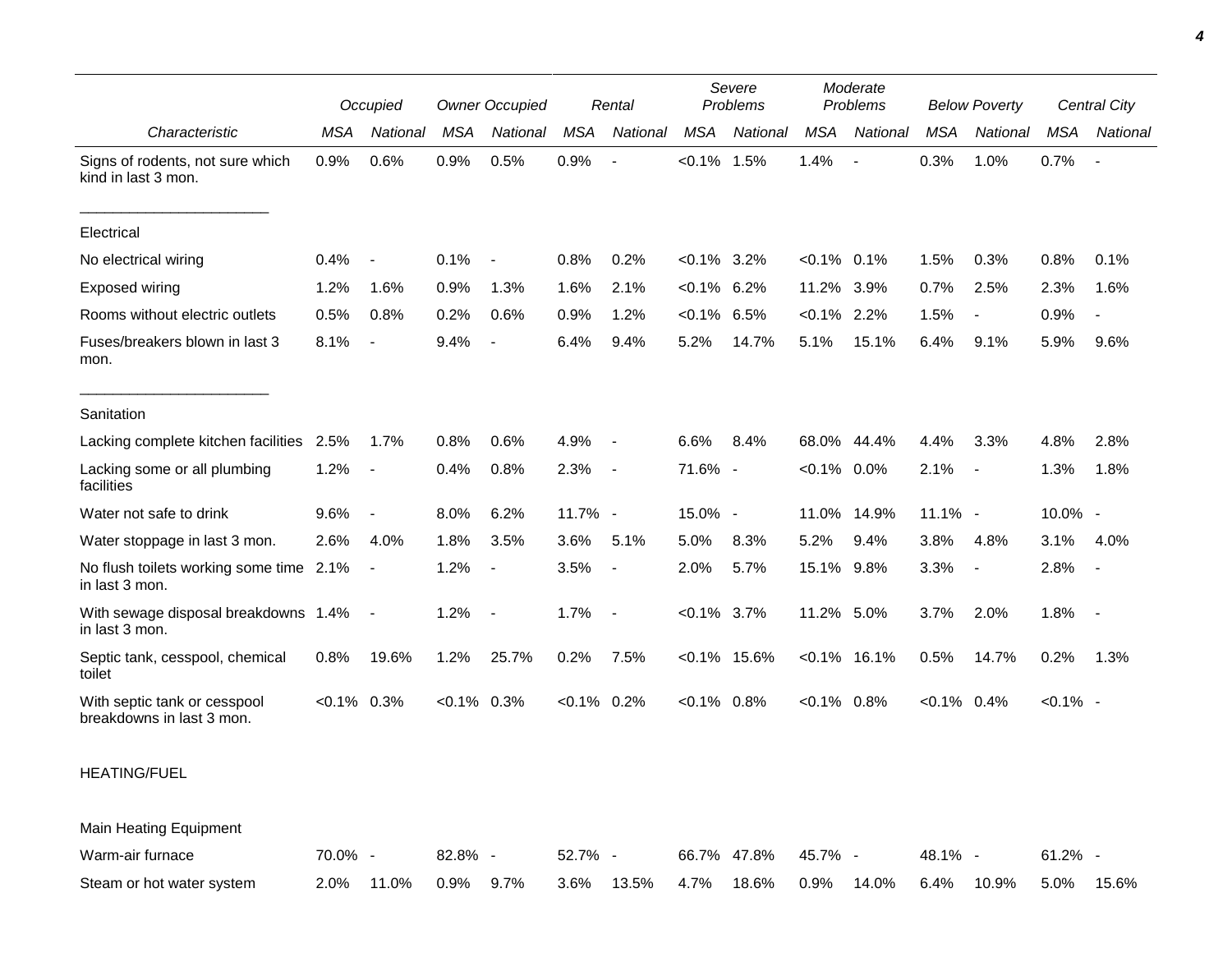|                                                         | Occupied       |                | <b>Owner Occupied</b> |                          | Rental         |                          | Severe<br>Problems |                     | Moderate<br>Problems |                     | <b>Below Poverty</b> |                          | <b>Central City</b> |                          |
|---------------------------------------------------------|----------------|----------------|-----------------------|--------------------------|----------------|--------------------------|--------------------|---------------------|----------------------|---------------------|----------------------|--------------------------|---------------------|--------------------------|
| Characteristic                                          | <b>MSA</b>     | National       | <b>MSA</b>            | National                 | <b>MSA</b>     | National                 | <b>MSA</b>         | National            | <b>MSA</b>           | National            | <b>MSA</b>           | National                 | <b>MSA</b>          | National                 |
| Electric heat pump                                      | 0.7%           | 11.8%          | 0.7%                  | 12.9%                    | 0.7%           | 9.6%                     | $< 0.1\%$ 7.1%     |                     | $< 0.1\%$            | 4.8%                | $< 0.1\%$            | 9.7%                     | 0.1%                | 8.5%                     |
| Built-in electric units                                 | 4.4%           | $\overline{a}$ | 1.7%                  | 2.6%                     | 8.0%           | $\blacksquare$           | 1.8%               | 5.2%                | 12.6% 5.6%           |                     | 3.6%                 | 5.9%                     | 5.8%                | 3.9%                     |
| Floor, wall, or other built-in hot air<br>without ducts | 19.3% 3.9%     |                | 10.8% 2.4%            |                          | 30.9% 6.9%     |                          | 12.5% 7.0%         |                     | 32.7% 5.6%           |                     | 37.0% 6.7%           |                          | 21.5% 5.2%          |                          |
| Room heaters with flue                                  | 1.6%           | 0.8%           | 0.7%                  | $\overline{\phantom{a}}$ | 2.7%           | 1.0%                     | 10.0% 1.1%         |                     | $< 0.1\%$            | 1.1%                | 1.6%                 | $\overline{\phantom{a}}$ | 2.5%                | 0.6%                     |
| Room heaters without flue                               | 0.2%           | 1.0%           | 0.2%                  | 0.8%                     | 0.2%           | 1.2%                     | $< 0.1\%$ 2.5%     |                     | 5.8%                 | 25.2%               | 0.3%                 | 2.2%                     | 0.7%                | $\overline{\phantom{a}}$ |
| Portable electric heaters                               | 0.8%           | 1.2%           | 1.0%                  | $\overline{\phantom{a}}$ | 0.6%           | 1.8%                     | 2.1%               | 3.9%                | 0.5%                 | 2.0%                | 0.5%                 | 3.0%                     | 1.7%                | $\overline{\phantom{a}}$ |
| Stoves                                                  | 0.1%           | 0.9%           | 0.1%                  | 1.2%                     | $< 0.1\%$ 0.5% |                          | $< 0.1\%$          | 4.0%                | 0.4%                 | 1.0%                | 0.1%                 | 1.2%                     | $< 0.1\%$ 0.1%      |                          |
| Fireplace with inserts                                  | $< 0.1\%$ -    |                | 0.1%                  | $\overline{\phantom{a}}$ |                | $< 0.1\%$ $< 0.1\%$      | 1.2%               | 0.1%                | $< 0.1\%$            | 0.1%                | $< 0.1\%$ 0.1%       |                          |                     | $< 0.1\%$ $< 0.1\%$      |
| Fireplace without inserts                               | $< 0.1\%$ -    |                | $< 0.1\%$ -           |                          | $< 0.1\%$ -    |                          | $< 0.1\%$ 0.2%     |                     | $< 0.1\%$            | $0.1\%$             | $< 0.1\%$            | 0.1%                     |                     | $< 0.1\%$ $< 0.1\%$      |
| Other                                                   | 0.3%           | $\sim$         | 0.3%                  | $\blacksquare$           | 0.3%           | $\blacksquare$           | $< 0.1\%$ 1.1%     |                     | 0.9%                 | 0.3%                | 0.4%                 | $\overline{\phantom{a}}$ | 0.5%                | $\sim$                   |
| No heating equipment                                    | 0.4%           | $\sim$         | 0.6%                  | 0.3%                     | 0.1%           | 0.7%                     | 0.9%               | 1.1%                | $< 0.1\%$            | 0.7%                | 1.6%                 | 0.6%                     | 1.0%                | $\sim$                   |
| Cooking stove                                           | $< 0.1\%$ -    |                |                       | $< 0.1\%$ < 0.1%         | 0.1%           | $\overline{\phantom{a}}$ | $< 0.1\%$          | 0.2%                | 0.4%                 | $\sim$              | 0.3%                 | $\blacksquare$           | 0.1%                | $\sim$ $-$               |
| <b>Water Heating Fuel</b>                               |                |                |                       |                          |                |                          |                    |                     |                      |                     |                      |                          |                     |                          |
| Electricity                                             |                | 10.3% 41.3%    | 3.8%                  | 39.0%                    |                | 19.1% 45.7%              | 1.2%               | 38.7%               | 21.3%                | 39.0%               | 12.9%                | 46.9%                    |                     | 13.3% 31.9%              |
| Gas, LP/bottled gas                                     |                | 89.5% 54.3%    | 96.0% 56.6%           |                          |                | 80.6% 49.7%              | 98.8%              | 53.8%               |                      | 78.3% 55.2%         | 87.1%                | 49.2%                    | 86.4% 62.8%         |                          |
| Fuel oil                                                | $< 0.1\%$ 4.1% |                | $< 0.1\%$ 4.0%        |                          | $< 0.1\%$ 4.3% |                          | $< 0.1\%$ 6.5%     |                     | $< 0.1\%$ 5.1%       |                     | $< 0.1\%$ 3.6%       |                          | $< 0.1\%$ 5.0%      |                          |
| Kerosene or other liquid fuel                           | $< 0.1\%$ -    |                | $< 0.1\%$ -           |                          | $< 0.1\%$ -    |                          |                    | $< 0.1\%$ $< 0.1\%$ | $< 0.1\%$            | 0.1%                | $< 0.1\%$ -          |                          | $< 0.1\%$ -         |                          |
| Other                                                   | 0.2%           | $\blacksquare$ | 0.2%                  | $\blacksquare$           | 0.3%           | $\blacksquare$           | $< 0.1\%$ 1.0%     |                     | 0.5%                 | $\blacksquare$      | $< 0.1\%$ 0.3%       |                          | 0.3%                | $\sim$                   |
| Clothes Dryer(,000)                                     | 669            | 93,052         | 490                   | 72,397                   | 179            | 20,655                   | 4                  | 1,139               | 16                   | 2,344               | 51                   | 9,825                    | 126                 | 21,908                   |
| Have Clothes Dryer                                      | 73.8% -        |                | 93.8% -               |                          | 46.5% -        |                          | 27.7%              | 54.2%               | 48.1% -              |                     | 49.9% 61.2%          |                          | 59.4% -             |                          |
| Electricity                                             | 62.9%          | 78.1%          | 60.8%                 | 76.4%                    |                | 68.9% 84.0%              | 47.8%              | 78.9%               | 67.2%                | 82.5%               | 53.2% 82.1%          |                          | 46.9%               | 74.3%                    |
| Gas, LP gas (liquid propane)                            | 37.1%          | 21.8%          |                       | 39.2% 23.5%              |                | 31.1% 15.8%              | 52.2%              | 21.0%               |                      | 32.8% 17.5%         | 46.8%                | 17.8%                    | 53.1%               | 25.6%                    |
| Other                                                   | $< 0.1\%$ 0.1% |                | $< 0.1\%$ -           |                          | $< 0.1\%$ 0.1% |                          | $< 0.1\%$ 0.1%     |                     |                      | $< 0.1\%$ $< 0.1\%$ | $< 0.1\%$ 0.1%       |                          | $< 0.1\%$ 0.1%      |                          |

Heating Problems

\_\_\_\_\_\_\_\_\_\_\_\_\_\_\_\_\_\_\_\_\_\_\_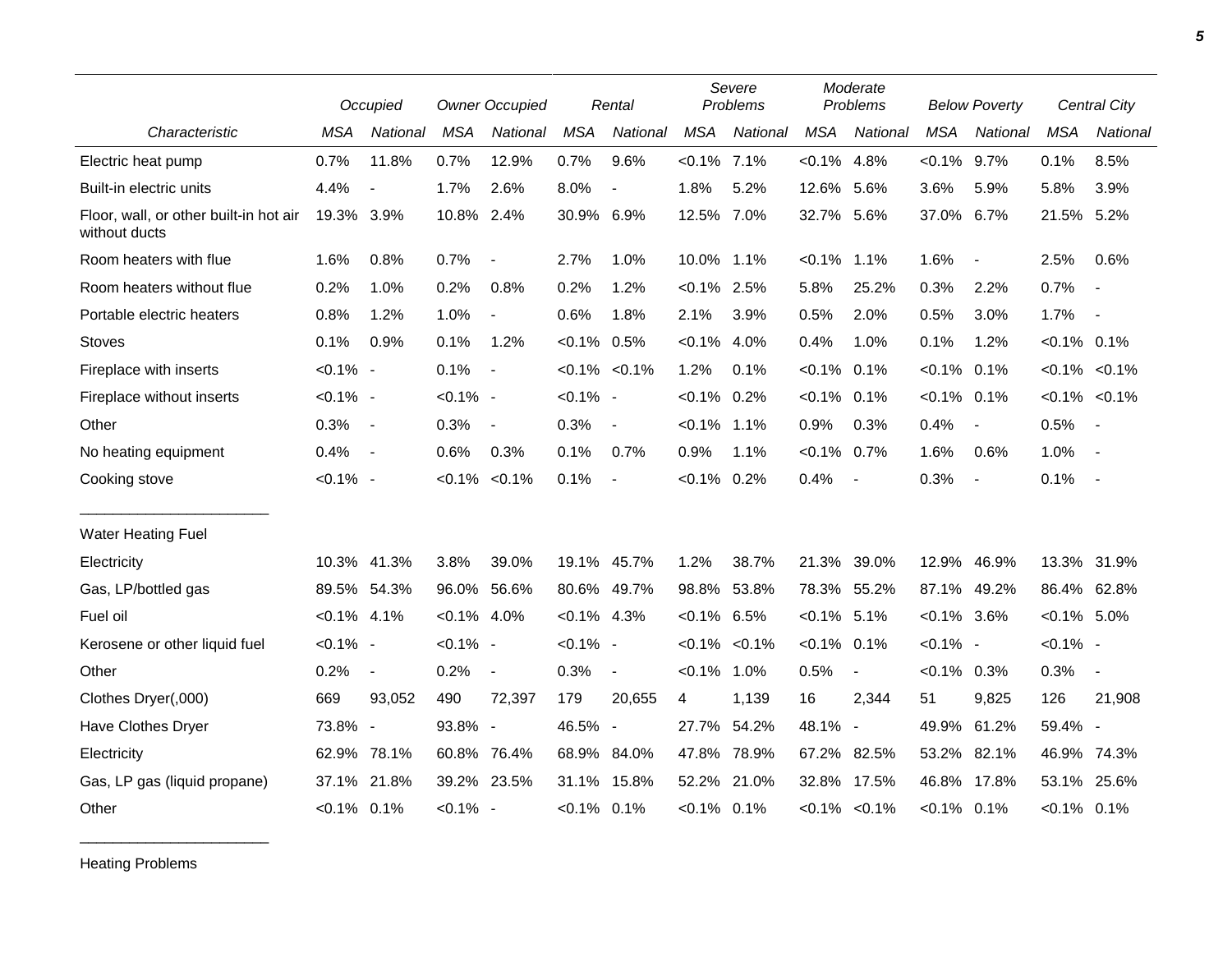|                                                                   |                | Occupied                 |             | <b>Owner Occupied</b>    |             | Rental                   |                | Severe<br>Problems       |            | Moderate<br>Problems     |                | <b>Below Poverty</b>     |                | Central City   |
|-------------------------------------------------------------------|----------------|--------------------------|-------------|--------------------------|-------------|--------------------------|----------------|--------------------------|------------|--------------------------|----------------|--------------------------|----------------|----------------|
| Characteristic                                                    | MSA            | National                 | <b>MSA</b>  | National                 | <b>MSA</b>  | National                 | <b>MSA</b>     | National                 | <b>MSA</b> | National                 | <b>MSA</b>     | National                 | <b>MSA</b>     | National       |
| Uncomfortably cold for 24 hours or 12.9% 9.1%<br>more last winter |                |                          | 11.9% 7.7%  |                          | 14.4% -     |                          | 31.0% 43.7%    |                          | 24.1%      | $\overline{\phantom{a}}$ | 18.4%          | 13.7%                    | 17.4%          | 10.1%          |
| Heating equipment breakdowns                                      | 2.9%           | $\overline{\phantom{a}}$ | 2.4%        | 1.9%                     | 3.4%        | $\blacksquare$           | 28.4% -        |                          | 9.6%       | 4.1%                     | 4.9%           | 3.8%                     | 3.8%           | 3.0%           |
| Other causes                                                      | 8.6%           | 5.9%                     | 9.0%        | 5.5%                     | 8.1%        | $\sim$                   | 1.1%           | 11.0%                    | 7.2%       | 15.4%                    | 10.5%          | 8.0%                     | 11.9%          | 6.0%           |
| Utility interruption                                              | 0.7%           | 1.9%                     | 1.0%        | 2.3%                     | 0.3%        | 1.1%                     | $< 0.1\%$      | 1.5%                     | 0.9%       | 1.9%                     | 2.0%           | $\overline{\phantom{a}}$ | 0.9%           |                |
| Inadequate heating capacity                                       | 2.0%           | 1.1%                     | 1.4%        | 0.7%                     | 2.8%        | 2.0%                     | 1.1%           | 3.9%                     | 1.8%       | 5.4%                     | 4.3%           | 2.2%                     | 3.3%           | 1.7%           |
| Inadequate insulation                                             | 2.1%           | 1.1%                     | 2.0%        | 0.7%                     | 2.3%        | 1.8%                     | 1.1%           | 3.1%                     | 3.0%       | 5.0%                     | 1.4%           | 2.0%                     | 2.2%           | 1.4%           |
| Cost of heating                                                   | 2.2%           | 1.0%                     | 2.8%        | 1.0%                     | 1.3%        | 1.1%                     | $< 0.1\%$ 1.7% |                          | 1.8%       | 2.8%                     | 2.3%           | 1.3%                     | 1.2%           | 0.8%           |
| Other                                                             | 2.6%           | 1.3%                     | 2.5%        | 1.2%                     | 2.8%        | 1.6%                     | $< 0.1\%$ 3.5% |                          | 1.5%       | 3.2%                     | 1.3%           | 1.8%                     | 6.3%           | 1.6%           |
| SELECTED PHYSICAL<br><b>PROBLEMS</b>                              |                |                          |             |                          |             |                          |                |                          |            |                          |                |                          |                |                |
| Severe Physical Problems(,000)                                    | 15             | 2,103                    | 5           | 907                      | 10          | 1,196                    | 15             | 2,103                    |            |                          | 2              | 522                      | 4              | 909            |
| Severe physical problems                                          | 1.7%           | $\blacksquare$           | 1.0%        | $\blacksquare$           | 2.6%        | $\overline{\phantom{a}}$ | 100%           | $\overline{\phantom{a}}$ |            |                          | 2.4%           | 3.3%                     | 1.8%           | 2.7%           |
| Plumbing                                                          | 1.2%           | $\overline{\phantom{a}}$ | 0.4%        | 0.8%                     | 2.3%        | $\overline{a}$           | 71.6% -        |                          |            |                          | 2.1%           | $\overline{\phantom{a}}$ | 1.3%           | 1.8%           |
| Heating                                                           | 0.5%           | $\blacksquare$           | 0.6%        | 0.3%                     | 0.3%        | 0.9%                     | 28.4% -        |                          |            |                          | 0.3%           | 1.1%                     | 0.5%           | 0.8%           |
| Electric                                                          | $< 0.1\%$ 0.1% |                          | $< 0.1\%$   | 0.1%                     | $< 0.1\%$ - |                          | $< 0.1\%$ 3.1% |                          |            |                          | $< 0.1\%$      | 0.1%                     | $< 0.1\%$ -    |                |
| Hallways                                                          | $< 0.1\%$ 0.0% |                          | $< 0.1\%$   | $0.0\%$                  | <0.1%       | $0.0\%$                  | $< 0.1\%$ 0.0% |                          |            |                          | $< 0.1\%$      | $0.0\%$                  | $< 0.1\%$ 0.0% |                |
| Upkeep                                                            | $< 0.1\%$ -    |                          | $< 0.1\%$ - |                          | $< 0.1\%$   | 0.1%                     | $< 0.1\%$ 2.5% |                          |            |                          | $< 0.1\%$ 0.1% |                          | $< 0.1\%$ 0.1% |                |
| Moderate Physical Problems(,000)                                  | 33             | 4,126                    | 9           | 1,568                    | 24          | 2,558                    |                |                          | 33         | 4,126                    | $\overline{7}$ | 1,170                    | 15             | 1,628          |
| Moderate physical problems                                        | 3.6%           | $\blacksquare$           | 1.7%        | 2.1%                     | 6.1%        | $\overline{\phantom{a}}$ |                |                          | 100%       | $\blacksquare$           | 6.7%           | $\blacksquare$           | 7.0%           | 4.9%           |
| Plumbing                                                          | 0.3%           | $\blacksquare$           | 0.1%        | $\overline{\phantom{a}}$ | 0.5%        |                          |                |                          | 7.3%       | 5.2%                     | $< 0.1\%$ 0.4% |                          | 0.8%           | 0.3%           |
| Heating                                                           | 0.2%           | 0.9%                     | 0.2%        | 0.8%                     | 0.2%        | 1.1%                     |                |                          | 5.8%       | 25.2%                    | 0.3%           | 2.1%                     | 0.7%           | $\blacksquare$ |
| Upkeep                                                            | 2.4%           | 1.6%                     | 0.8%        | 0.5%                     | 4.6%        | 3.7%                     |                |                          | 68.0%      | 44.4%                    | 4.0%           | 2.9%                     | 4.4%           | 2.6%           |
| Hallways                                                          | $< 0.1\%$      | 0.0%                     | $< 0.1\%$   | 0.0%                     | $< 0.1\%$   | 0.0%                     |                |                          | $< 0.1\%$  | $0.0\%$                  | $< 0.1\%$      | 0.0%                     | $< 0.1\%$      | $0.0\%$        |
| Kitchen                                                           | 0.7%           | 1.0%                     | 0.6%        | $\blacksquare$           | 0.8%        | 1.7%                     |                |                          |            | 19.3% 28.2%              | 2.5%           | $\overline{\phantom{a}}$ | 1.1%           | 1.6%           |

\_\_\_\_\_\_\_\_\_\_\_\_\_\_\_\_\_\_\_\_\_\_\_